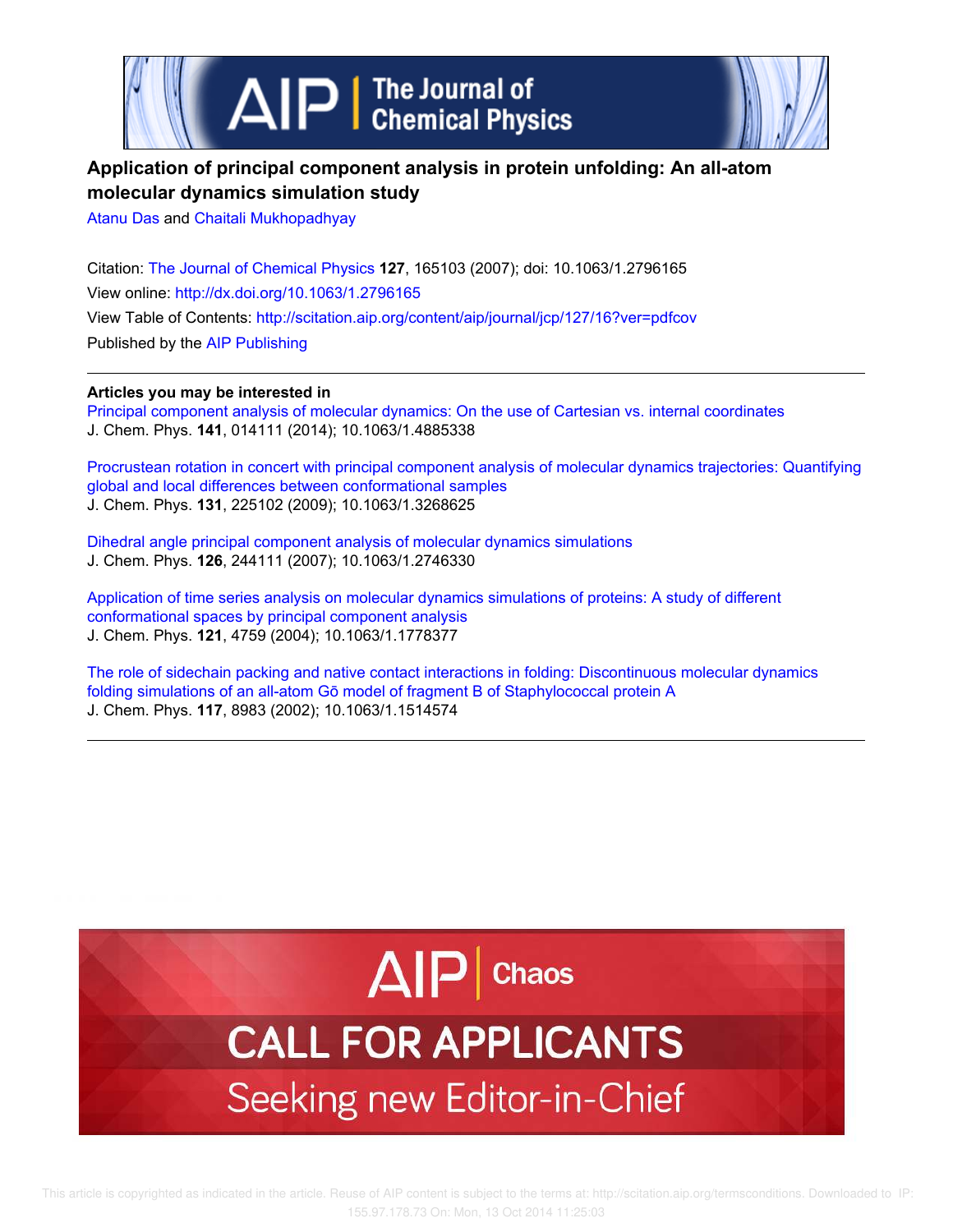#### THE JOURNAL OF CHEMICAL PHYSICS 127, 165103 (2007)

### **Application of principal component analysis in protein unfolding: An all-atom molecular dynamics simulation study**

Atanu Das and Chaitali Mukhopadhyay<sup>a)</sup>

*Department of Chemistry, University of Calcutta, 92 A.P.C. Road, Kolkata 700009, India*

(Received 20 August 2007; accepted 18 September 2007; published online 29 October 2007)

We have performed molecular dynamics (MD) simulation of the thermal denaturation of one protein and one peptide—ubiquitin and melittin. To identify the correlation in dynamics among various secondary structural fragments and also the individual contribution of different residues towards thermal unfolding, principal component analysis method was applied in order to give a new insight to protein dynamics by analyzing the contribution of coefficients of principal components. The cross-correlation matrix obtained from MD simulation trajectory provided important information regarding the anisotropy of backbone dynamics that leads to unfolding. Unfolding of ubiquitin was found to be a three-state process, while that of melittin, though smaller and mostly helical, is more complicated. © *2007 American Institute of Physics*. DOI: 10.1063/1.2796165

#### **I. INTRODUCTION**

Folding of proteins is a complex phenomenon. Specific three-dimensional structures of proteins originate via a myriad of conformational changes. According to classical protein folding theory, the process occurs via the formation of a nearly sequential series of discrete intermediates. $1-3$ However, the energy landscape theory describes the phenomenon as sequential progressive organization of an assembly of partially folded structures through which protein gets its natively folded structure. $4-10$  Specific three-dimensional protein structure evolves from the heterogeneity of the protein chain. Relative orientations and positioning of the residues lead to a difference in the energy distribution and this, in turn, enable some folded structures to be more stable than others.

Characterization of the pathway of protein unfolding process is one of the most popular targets in modern science. Molecular dynamics (MD) simulation, coupled with experimental results, has been extensively used to gain insight into the problem. Three main techniques have been applied so far, which are denaturation by thermal/mechanical perturbation, biased-sampling free-energy method, $11-13$  and targeted molecular dynamics.<sup>14,15</sup> The main problem with MD simulation is the time needed to study protein dynamics. The accessible simulation times on the order of hundreds of nanoseconds are much shorter than the micro to millisecond time scales at which folding/unfolding of proteins occur. Several attempts have been made to increase the molecular dynamics simulation time scale. $16-18$ 

Our work is based on the use of principal component analysis  $(PCA)$ ,  $^{19}$  which is also known as Karhunen-Loeve expansion. It is a technique to reduce the number of degrees of freedom. Karplus and Kushick introduced this method, $20,21$  under the name "quasiharmonic analysis," to the protein research community. By this method, molecular dynamics trajectories can be explained satisfactorily in terms of small number of variables (essential degrees of freedom). Interestingly, less than 5% of all degrees of freedom can describe more than 90% of the total atomic motion by PCA or singular value decomposition.<sup>19,22–24</sup> The residues whose contributions are important in the formation and stability of different structural elements can be identified by PCA. The covariance matrix, $\frac{19,22,25-28}{19,22,25-28}$  whose diagonalization gives PCA, is important in describing the pathway of the dynamic process and the relation between the movements of different regions of the molecule during the process. Several works have already been performed utilizing PCA to identify protein dynamics. $29-33$  The objective of our work is to identify the following:

- $(i)$  All the relevant structural changes leading to unfolding at atomic resolution;
- $(ii)$  contribution of the individual residues towards the global dynamics;
- $(iii)$  correlation/anisotropy in the dynamics leading to local disruption of native contacts; and
- $(iv)$  the weak native contacts which are crucial to maintain the three-dimensional structure.

We have applied the technique here to two biologically important molecules— $(1)$  ubiquitin and  $(2)$  melittin.

Ubiquitin, a small globular protein, has been monitored extensively as a model system for investigating the factors governing the stability of proteins for the past twenty years. In recent years, the kinetic model of folding for ubiquitin has become somewhat controversial as both the two-state (native–unfolded) and three-state (native–intermediate– unfolded) models of folding have been reported.<sup>34–38</sup> Many papers have been published on the possibility of transition of folding pathway from two-state to three-state fashion, which might be due to the effect of stabilizing salts<sup>39</sup> or low temperature.<sup>40</sup> We had shown earlier<sup>41</sup> that, during the unfolding of ubiquitin, two transition states are visited: One resembles the well known "A" state and the other containing

Electronic mail: chaitalicu@yahoo.com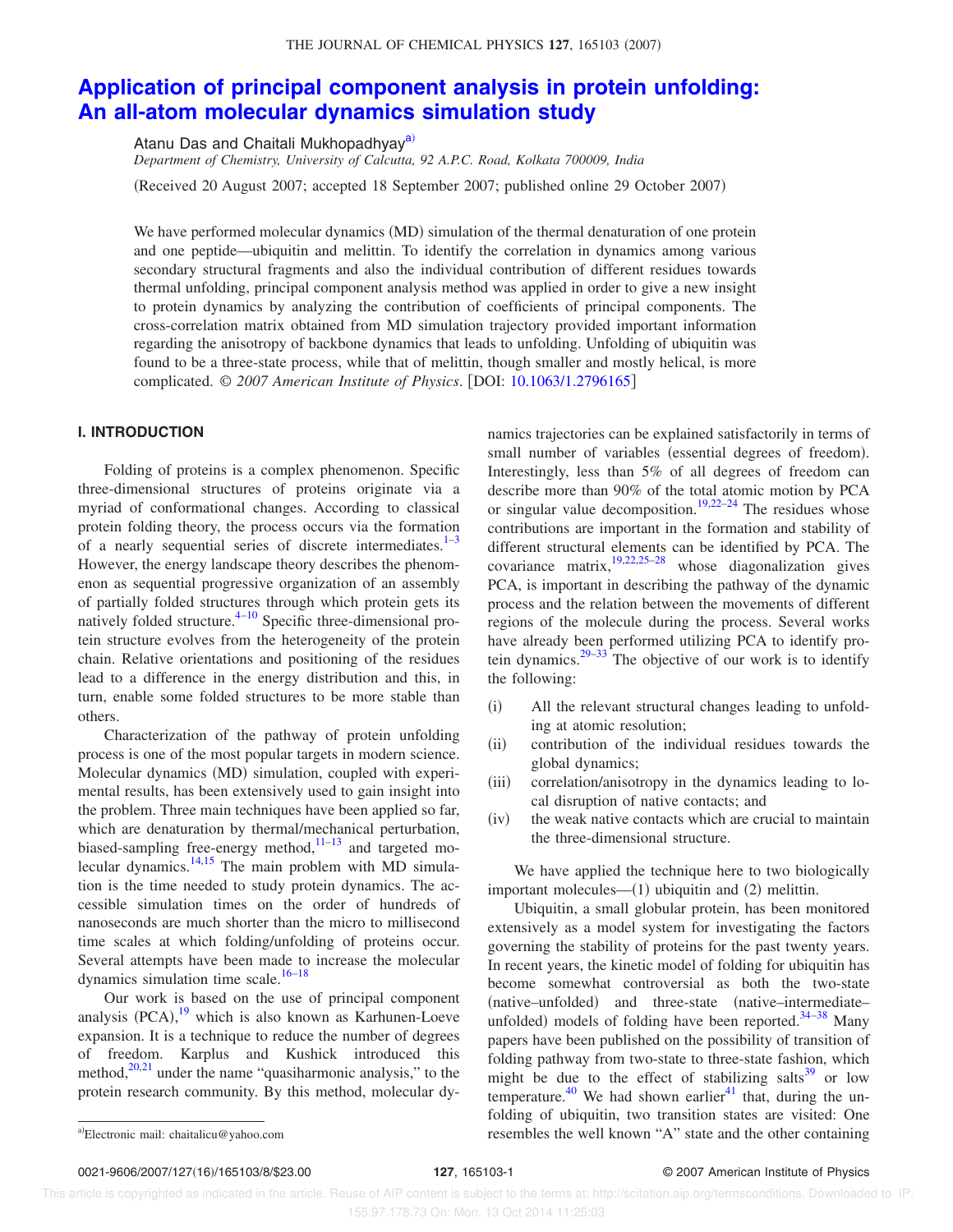only the N-terminal  $\beta$ -hairpin and a part of the  $\alpha$ -helix. In our present study, we have given a complete picture of the stability order of the different structural fragments of the protein along with their contribution to the unfolding dynamics. We have also answered whether the motion of different structural parts of the protein are correlated or not. We have characterized the local fluctuations that lead to the destabilization of the three-dimensional arrangements leading to unfolding of the protein. We have shown that unfolding, and hence folding, of ubiquitin is a three-state process which has also been shown recently from mass spectroscopic analysis.<sup>42</sup> The unfolding potential energy funnel shows that there is no reverse energy barrier between the so-called "A state" and unfolded state of ubiquitin.

In the membrane-bound bioactive form, melittin adopts an alpha-helical conformation with two helices, which are at an angle of  $120^\circ$  to each other.<sup>43</sup> Transition of the structure of melittin from random coil to helix is of immense importance in biological sciences. To investigate the contribution of each of the residues towards the stability of the helical form and to identify whether the helix-coil transition is a sequential or parallel process, we have performed thermal unfolding of melittin monomer at 450 K (near  $T_m$ ) using all-atom molecular dynamics simulation. Melittin is one of the shortest peptides having only  $\alpha$ -helices as its secondary structure.

#### **II. METHODS**

All molecular dynamics simulations were performed using CHARMM22 force field and parameters. The native structure of ubiquitin was obtained from protein data bank (PDB code: 1UBQ). For simulation run, the starting structure of the protein was immersed in a cubic box  $(52 \times 52)$  $\times$  52 Å<sup>3</sup>) of TIP3P water molecules, so that all water molecules with oxygen atoms less than 2.6 Å from the protein were removed. The system was energy minimized using the steepest descent method until the difference between the total potential energies of the molecular system at consecutive energy minimization steps reaches a value of less than 0.001 kJ mol−1. A series of three simulations was carried out in a periodic box of water with 2882 water molecules in the *NPT* ensemble (constant number of particles, pressure, and temperature) at  $T = 373$  K and  $P = 1$  atm. An 8 Å cutoff was applied to nonbonded interactions, and the particle-mesh Ewald summation was applied to evaluate electrostatic interactions. The SHAKE algorithm was used to maintain the valence geometry of the water molecules. The simulations were carried out for 18 ns and the integration time step was 2 fs. For melittin, the "A" chain of the dimer obtained from the protein data bank (PDB code: 2MLT) was dissolved in a orthorhombic box  $(48 \times 40 \times 32 \text{ Å}^3)$  of 1531 water molecules of TIP3P water model. The rest of the simulation protocols are the same as mentioned above for ubiquitin. Three simulations were carried out for 6.5 ns each at 450 K.

Covariance matrix was calculated for each of the two systems. For this analysis, only the backbone  $C_{\alpha}$  atoms have been considered. Each covariance matrix represents the correlation among the residues averaged over a particular trajectory  $(18 \text{ ns}$  for ubiquitin and  $6.5 \text{ ns}$  for melittin). This is based on the following expression:

$$
C_{ij} = \langle (x_i - \langle x_i \rangle)(x_j - \langle x_j \rangle) \rangle, \tag{1}
$$

where  $\langle \rangle$  is the average over all data points. The protein moves in a *N*-dimensional space, where *N* is three times the number of atoms. Only a few degrees of freedom will contribute significantly to the global fluctuation of the protein. Covariance or principal component has been used to find these degrees of freedom. PCA can be obtained from covariance matrix by choosing an orthonormal matrix which diagonalizes  $C_{ij}$ . Then the above equation can be written as

$$
C_{ij} = R \operatorname{diag}(\lambda_1, \lambda_2, \dots, \lambda_N) R^T. \tag{2}
$$

The *i*th column of the matrix *R* is the eigenvector of principal mode corresponding to eigenvalue  $\lambda_i$ . The eigenvalue is the mean square fluctuation in the direction of the principal mode. Contributions of individual  $C_\alpha$  atoms towards a particular principal component were calculated. As this contribution in principal components is the result of the fluctuation of each  $C_\alpha$  atom in the *x*, *y*, and *z* directions (in Cartesian coordinate), fluctuations of each  $C_\alpha$  atom were resolved along three orthogonal directions  $(x, y, z)$  with respect to a common frame. Maximum displacement of a particular  $C_{\alpha}$ atom is then plotted for first four PCs for ubiquitin and first three PCs for melittin.

To draw the potential energy surface of the proteins, we have calculated the root mean square deviation (RMSD),  $R_g$ , and potential energy of the system as a function of time for all the three simulations of ubiquitin and melittin. Thus, for each combinations of RMSD and *R<sup>g</sup>* experienced by the protein, the potential energy values were assembled. We have then used the ORIGIN program (version  $6.0$ ) to generate the three-dimensional data grid using correlation method. The correlation method computes a new value for each cell in the matrix from the values of the points in the adjoining cells in the matrix that are included within the search radius. Thus smoothness of the surface is achieved.

#### **III. RESULTS**

Results obtained from three different simulation trajectories are in good agreement for the respective systems. So we have presented the analysis obtained from a single trajectory.

#### **A. Ubiquitin**

Ubiquitin is a small 76-residue globular protein. The melting temperature of ubiquitin is 373 K. In its bioactive form it has five beta strands— $\beta$ 1(1-7),  $\beta$ 2(10-17),  $\beta$ 3(40–45),  $\beta$ 4(48–50), and  $\beta$ 5(64–72); and two different kinds of helices— $\alpha$ 1(23–34) and 3<sub>10</sub> helix(56–59)—in its bioactive form. $44-46$  A total of 54 ns of unfolding simulations with explicit solvents have been recorded. We describe here the independent as well as correlated inter-residue motions based on cross-correlation matrix and the principal components obtained from them.47–49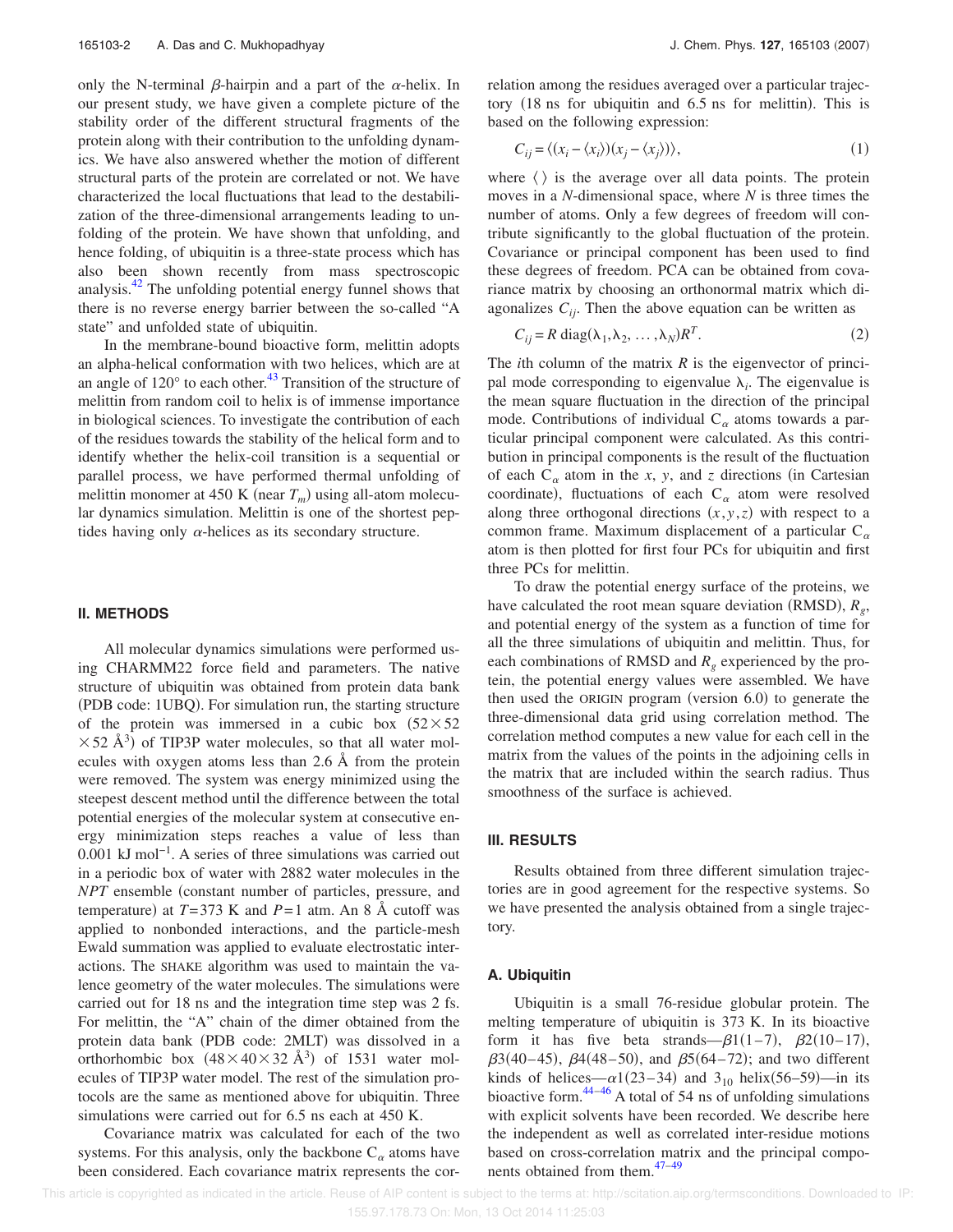

FIG. 1. Root mean square deviation of different structural fragments of ubiquitin at 373 K—from  $(A)$  to  $(G)$  we have RMSD values obtained in the 18 ns simulation of ubiquitin—(A)  $\beta$ 1, (B)  $\beta$ 2, (C)  $\beta$ 3, (D)  $\beta$ 4, (E)  $\beta$ 5, (F)  $\alpha$ -helix, and (G) 3<sub>10</sub> helix.

#### **1. Root mean square deviation**

To understand the unfolding process of Ubiquitin, backbone RMSD of each secondary structural element of the protein ( $\beta$ 1,  $\beta$ 2,  $\beta$ 3,  $\beta$ 4,  $\beta$ 5,  $\alpha$ 1, and 3<sub>10</sub>) was calculated as compared to the native structure and plotted as a function of time in Fig. 1. RMSDs of  $\beta$ 1 and  $\beta$ 2 retain a value of less than 1 Å until towards the end where both increase. However, RMSD of  $\beta$ 3 fluctuates near a constant value of 1.0 Å starting from 0.3 Å, and after 14 ns of simulation, it reaches a value close to 3.5 Å. Finally, it gets a value of 2.0 Å at the end of simulation. RMSD of  $\beta$ 5 increases from 0.5 to 2.0 Å within 4 ns of simulation and fluctuates almost around it up to 15 ns. Then a sudden increase is observed and the value goes to near 4.5 Å. Up to 5 ns, RMSD of  $\alpha$ 1 remains near  $0.5$  Å, and after that, large fluctuations are observed (maximum value of  $3.5 \text{ Å}$  at 12 ns). The feature is somewhat different for  $3_{10}$  helix, where RMSD is nearly constant with a value of 0.5 Å up to 4 ns and then it increases suddenly to 1.0 Å. Another sharp jump in RMSD is observed just after 6 ns of simulation when the value of RMSD increases from 0.6 to 2.0 Å and remains constant till the end of simulation. The course of events leading to the observed RMSD fluctuations is discussed later.

#### **2. Hydrogen bond framework**

All the secondary structural elements of ubiquitin are connected to each other by a large number of hydrogen bonds. Rigid hydrogen bond framework plays a key role in the stability of the protein. Duration of existence of each hydrogen bond in the simulation trajectory is summarized in Table I (H bonds between two secondary structures) and Table  $II$  (H bonds between loop regions with other secondary structures or loops). We had observed similar trends in the loss of hydrogen bond pattern in all the trajectories, though the exact time points are slightly different. The sequence of loss of different interfaces is apparent from these two tables. An important aspect of ubiquitin unfolding is the dynamics

TABLE I. Survival times of the H bonds that are between different secondary structural fragments of ubiquitin. (SC denotes side chain.)

| Contacts              | H bond            | Disappearance<br>(ns) | Reappearance<br>(ns) |
|-----------------------|-------------------|-----------------------|----------------------|
| $\beta$ 1- $\beta$ 2  | $M:1:SC-V:17:O$   | 13.81                 |                      |
|                       | $M:1:O-V:17:N$    | 13.85                 |                      |
|                       | $I:3:N-L:15:O$    | 14.18                 |                      |
|                       | $I:3:O-L:15:N$    | Stable                |                      |
|                       | $V:5:N-I:13:O$    | Stable                |                      |
|                       | $V:5:O-I:13:N$    | Stable                |                      |
|                       | $T:7:N-K:11:O$    | 10.26                 | 11.60 (fluctuation)  |
|                       | $T:7:SC-K:11:N$   | 10.26                 | 11.60 (fluctuation)  |
| $\beta$ 4- $\beta$ 4  | R:42:SC-Q:49:SC   | 0.69                  |                      |
|                       | R:42:SC-Q:49:SC   | 0.67                  |                      |
|                       | $L:43:O-L:50:N$   | 0.92                  |                      |
|                       | $F:45: N-K:48:O$  | 1.91                  |                      |
|                       | F:45:O-K:48:N     | 0.8                   | Near 17 ns for 80 ps |
| $\beta$ 1- $\beta$ 5  | $Q:2:O-E:64:N$    | 3.26                  |                      |
|                       | $F:4: N-S:65:O$   | 8.04                  |                      |
|                       | K:6:O-L:69:N      | 15.5                  |                      |
|                       | $K:6:N-L:67:O$    | 16.8                  |                      |
|                       | $F:4:O-L:67:N$    | 16.78                 |                      |
| $\beta$ 3- $\beta$ 5  | $R:42:N-V:70:O$   | 3.36 and 10.44        | 7.2                  |
|                       | $Q:40:O-R:72:N$   | 3.08 and 10.32        | 7.2                  |
|                       | $I:44:O-H:68:N$   | 7.24                  |                      |
|                       | $I:44: N-H:68:O$  | 7.92                  |                      |
|                       | $R:42:O-V:70:N$   | 10.44                 |                      |
| $\alpha$ 1- $\beta$ 2 | $E:34:SC-K:11:SC$ | 2.7 and 6.04          | 4.04                 |
|                       | E:34:SC-K:11:SC   | 2.7 and 6.04          | 4.04                 |
| $\alpha$ 1- $\beta$ 3 | $K:27:O-O:41:SC$  | 2.15                  |                      |

of the two helices. Time series of the number of the characteristic H bonds of the two helices at different time points show that the  $i-(i+4)$  H bond which is the characteristics of  $\alpha$ -helix remains near a constant value of 6 fluctuating with a deviation of  $\pm 2$ . But just after 7 ns of simulation, its value decreases suddenly to a value of 3. After 8 ns, it again increases and then a gradual decrease in number of H bonds is observed. But for the  $3_{10}$  helix, the number of H bonds involved in helix packing fluctuates from 0 to 2. The  $\alpha$ -helix has retained some residual helical nature even at the end of the trajectory.

#### **3. Covariance analysis**

The covariance matrix for  $C_{\alpha}$  position fluctuations of ubiquitin at 373 K with explicit water model is shown in Fig. 2. This includes both through-space and contact interactions. The values of correlation are indicated at the right side of the plot. Extent of correlations can be classified in three ranges—(1) 1–0.75, (2) 0.75–0.50, and (3) 0.50–0.25 (called as high, moderate, and weak correlations, respectively). The residues of  $\beta$ 1 and  $\beta$ 2 are highly correlated with each other and also with the residues of  $\beta$ 5. The terminal residues of  $\beta$ 5 are correlated with the  $\beta$ 3 and  $\beta$ 4 but the values are smaller. The white regions indicate low correlation. As expected, all the portions of ubiquitin are not strongly correlated with each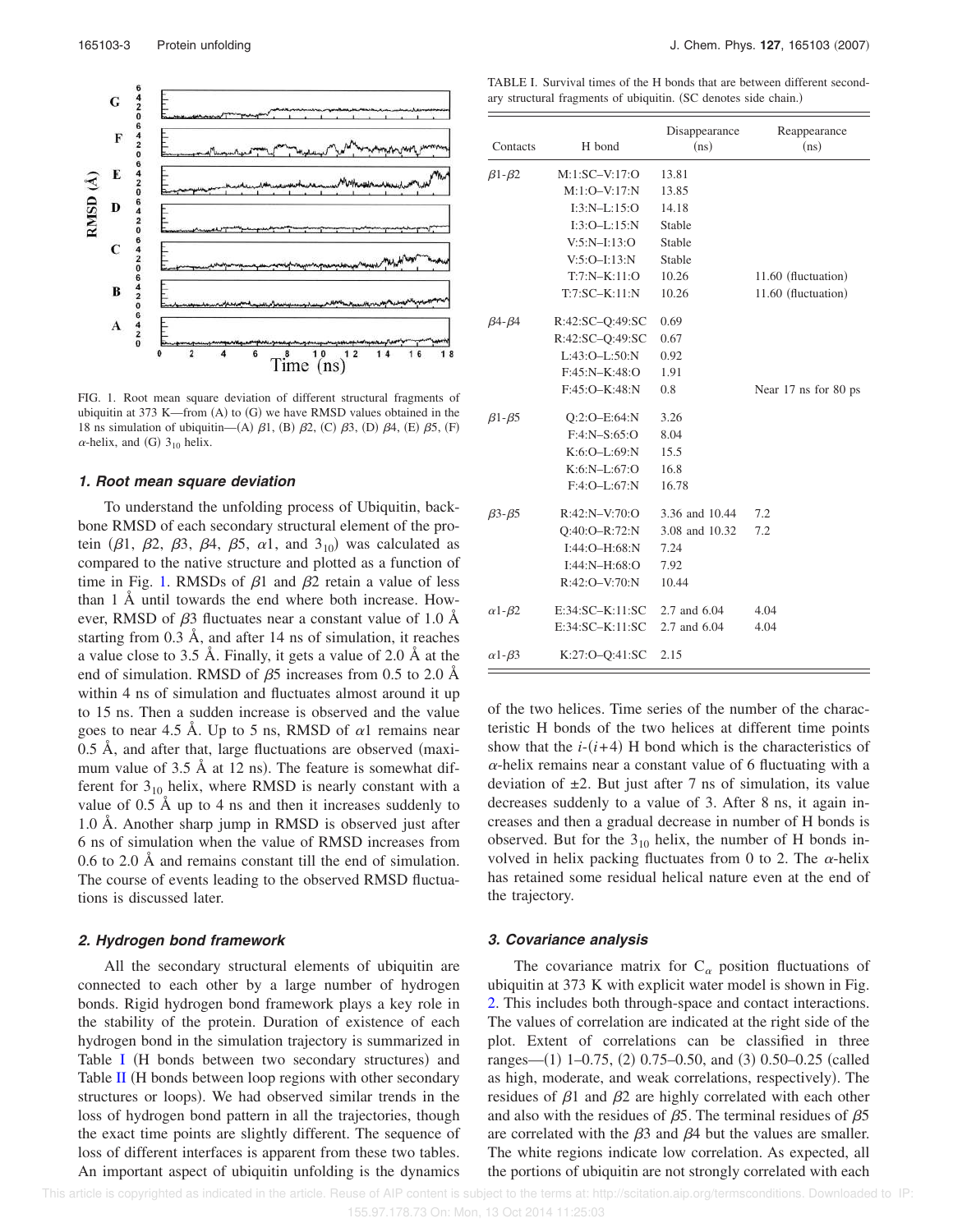TABLE II. Survival times of the H bonds that are not only between different secondary structural fragments of ubiquitin. (SC denotes side chain.)

|                                | H bond            | Disappearance<br>(ns) | Reappearance<br>(ns) |
|--------------------------------|-------------------|-----------------------|----------------------|
| Hydrogen bonds<br>that are not | $T:14:SC-T:14:O$  | Stable                |                      |
| between two                    | $D:21:O-L:56:N$   | 1.67                  |                      |
| secondary<br>structural        | T:22:N-N:25:SC    | 2.02 and 13.53        | 11.32                |
| elements of<br>ubiquitin       | $T:22:O-N:25:N$   | 13.88                 |                      |
|                                | $I:23:N-R:54:O$   | 1.87                  |                      |
|                                | $K:27:SC-R:54:SC$ | 1.69                  |                      |
|                                | $I:36:O-O:41:SC$  | 2.92                  |                      |
|                                | $P:37:O-O:40:N$   | 3.26 and 11.21        | Near 7 and 10        |
|                                | $P:38:O-O:41:N$   | 0.99                  |                      |
|                                | $D:39:0-R:72:SC$  | 2.81 and 8.98         | 8.54                 |
|                                | $E:51:SC-R:54:SC$ | 3.12                  |                      |
|                                | E:51:SC-R:54:SC   | 3.12                  |                      |
|                                | $T:55: N-D:58:SC$ | 3.33                  |                      |
|                                | $T:55:O-D:58:N$   | 6.01                  |                      |
|                                | $S:57:O-N:60:SC$  | From the beginning    |                      |
|                                | $K:63:SC-E:64:SC$ | Fluctuating           |                      |
|                                | $K:63:O-S:65:N$   | 3.00                  |                      |
|                                | R:72:SC–R:74:O    | 15.34 (fluctuates)    |                      |
|                                | $R:72:SC-R:74:O$  | 15.34 (fluctuates)    |                      |
|                                | R:74:SC-G:76:SC   | Fluctuating           |                      |
|                                | $R:74:SC-G:76:SC$ | Fluctuating           |                      |

other.  $\alpha$ 1 of ubiquitin is not correlated with any other part of the protein and this fact has important consequence on the ubiquitin unfolding as discussed later.

#### **4. Principal component analysis**

To analyze the unfolding dynamics of the protein, PCs have been considered (leaving the first six components for translational and rotational degrees). More than 90% of the



FIG. 2. Correlation matrix of ubiquitin obtained at 373 K averaged over total simulation time. Cross-correlation matrix or covariance of  $C_{\alpha}$  atoms of ubiquitin calculated from explicit water simulation, value of correlation between the  $C_{\alpha}$  atoms decreases from black to white, and different ranges of the values are indicated in the adjacent column. The secondary structures are marked along the two axes.

atomic motions are included in these principal components (figure not shown). The plot of PCs as a function of time (figure not shown) indicates that PC1, PC2, and PC4 contribute from the beginning of the dynamics and PC3 contributes towards the end. No large fluctuation was observed for PC5 and was not considered for further analysis. Contributions of individual  $C_{\alpha}$  atoms towards a particular principal component are obtained after the diagonalization of the covariance matrix. The diagonal values contain components of the displacement of the individual atoms along three Cartesian axes. The coefficients corresponding to PC1 to PC4 for individual residues of the protein were calculated and resolved in three orthogonal directions. The maximum values of the coefficients along any of the three directions were plotted against the residue number (figure not shown).

In case of PC1, the  $\beta$  sheets mostly contribute with  $\beta$ 1,  $\beta$ 2,  $\beta$ 3, and  $\beta$ 5 having +*ve* displacement along a particular direction, whereas  $\beta$ 4 moves in opposite direction along a different axis. The residues of C terminus show alternative +*ve* and −*ve* bars of high magnitude of coefficients indicating disruption of the  $\beta 3/\beta 4$  and  $\beta 4/\beta 5$  interfaces. PC2 gets contribution from the  $\alpha$ -helix movement as well as very anisotropic movement of the C terminus. The contribution of PC3 increases drastically after 14 ns and we can see highly anisotropic dynamics in the residues from 20 to 76. The movements of  $\beta$ 1 and  $\beta$ 2 are also along the opposite directions. Interestingly, this direction gets reversed in PC4 leaving the  $\beta$ 1/ $\beta$ 2 interface more or less intact.

#### **B. Melittin**

Melittin is a 26-residue amphipathic peptide. The melting point of melittin is  $448-455$  K  $(175-182 \degree C)$ . In its bioactive form, it has two helices and a turn as its secondary structural counterparts. The helices are from residue numbers 1–11 and  $14-26.\frac{43,47-49}{\pi}$  Unfolding of melittin was studied at three different temperatures—300, 450, and 550 K by MD simulation. For analysis, only the unfolding trajectories at  $450$  K (simulation time of 6.5 ns) has been taken into account. At 300 K, the peptide chain does not completely unfold for several nanoseconds. At 550 K, the unfolding is very rapid (unfolds within 1 ns); as a result, the gradual change in the native structure of the polypeptide cannot be analyzed clearly. The trajectory at 450 K is a good one to study the unfolding process as it is also the transition temperature of melittin. Three independent trajectories with explicit water model (each of 6.5 ns) were obtained.

#### **1. Root mean square deviation**

RMSDs of  $\alpha$ 1,  $\alpha$ 2, and turn were plotted against simulation time (Fig. 3). RMSD of  $\alpha$ 2 fluctuates from 0.25 to 2.25 Å almost up to 2 ns. Within this period of time, RMSD of the turn is near 1.0 Å with occasional fluctuation, and after that, it decreases from 1.5 to 0.5 Å. RMSD of  $\alpha$ 1 lies near 3.0 Å. However, after 2 ns, RMSD of  $\alpha$ 2 suddenly increases from a value near 1.0 to 3.0 Å and then it increases gradually to almost 4.0 Å.

 This article is copyrighted as indicated in the article. Reuse of AIP content is subject to the terms at: http://scitation.aip.org/termsconditions. Downloaded to IP: 155.97.178.73 On: Mon, 13 Oct 2014 11:25:03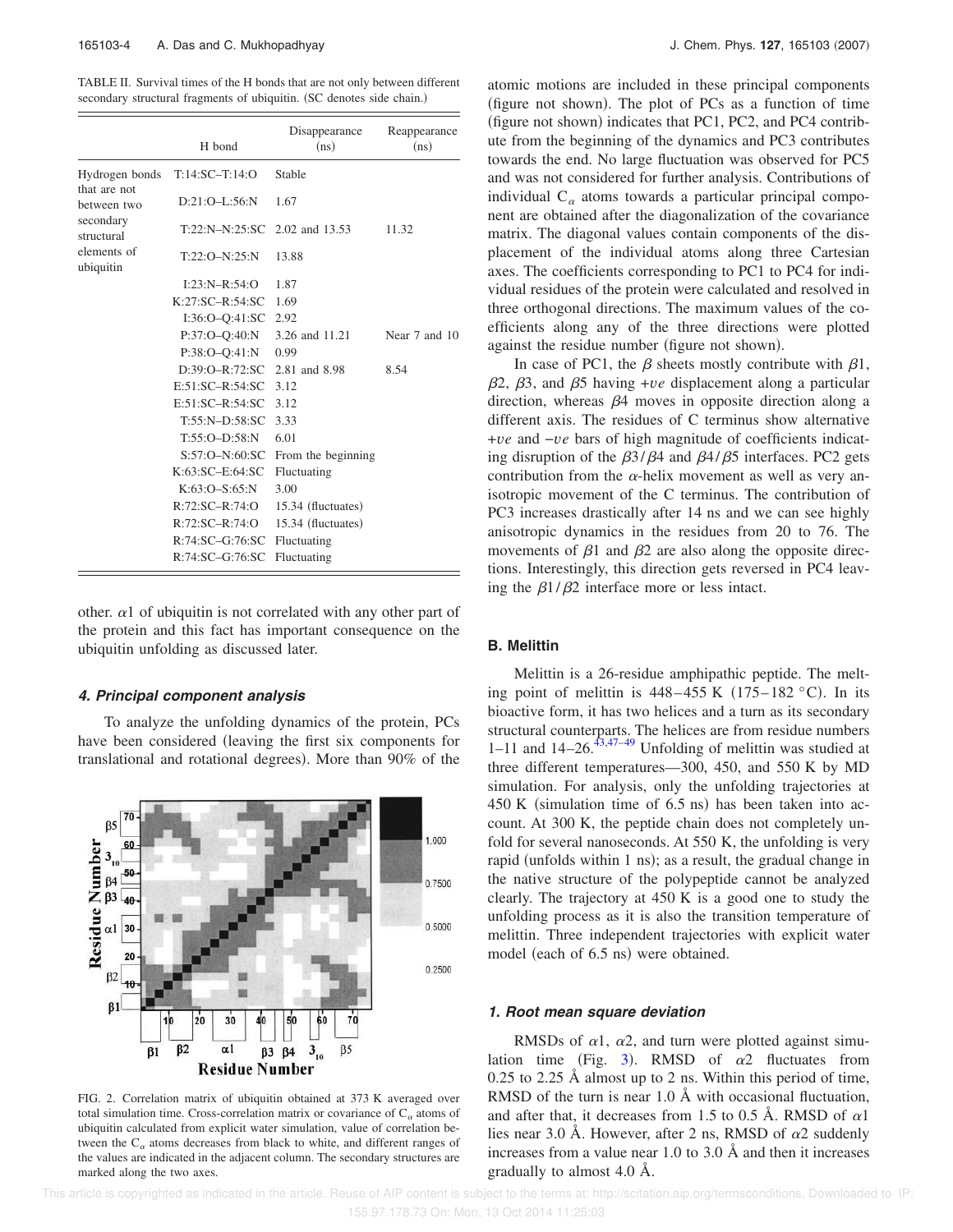

FIG. 3. Root mean square deviation of three important structural fragments of melittin as a function of simulation time.

#### **2. Hydrogen bond framework**

The survival time of  $i-(i+4)$  hydrogen bond was calculated for both helices of melittin (Table III). It fluctuates rapidly for  $\alpha$ 1 with time. The number of those hydrogen bonds lies within 1–4 for  $\alpha$ 1 and finally it becomes zero. But for  $\alpha$ 2, it lies within 4–8 which decreases rapidly after 2 ns of simulation. For both the helices, hydrogen bonds show a fluctuating nature from 4 to 6 ns.

#### **3. Covariance analysis**

Melittin took about 6.5 ns to unfold completely at 450 K. We have calculated covariance matrix where information is averaged over total simulation time (Fig. 4). The motions of the residues of  $\alpha$ 1(1-11) are highly correlated

TABLE III. Survival times of the H bonds of melittin.

|                      | H bonds         | Disappearance<br>(ns) | Reappearance<br>(ns) |
|----------------------|-----------------|-----------------------|----------------------|
|                      | $G:1:O-V:5:N$   | 0.33, 3.75 and 5.87   | 3.44, 5.23           |
|                      | $I:2:O-L:6:N$   | 0.32, 3.76 and 5.88   | 3.15, 5.23           |
| Hydrogen bonds       | $G:3:O-K:7:N$   | $0.44$ and $6.14$     | 1.55                 |
| between the          | $A:4:O-V:8:N$   | $0.44$ and $6.13$     | 1.17                 |
| residues of melittin | $V:5:O-L:9:N$   | 6.11                  |                      |
|                      | $L:6:O-T:10:N$  | 6.11                  |                      |
|                      | $V:8:O-TG12:N$  | 5.91                  |                      |
|                      | $V:8:O-L:13:N$  | 0.88 and 5.96         | 2.00                 |
|                      | $G:12:O-L:16:N$ | Fluctuating           |                      |
|                      | $L:13:O-I:17:N$ | Fluctuating           |                      |
|                      | $P:14:O-S:18:N$ | Fluctuating           |                      |
|                      | A:15:O-W:19:N   | Fluctuating           |                      |
|                      | L:16:O-I:20:N   | Fluctuating           |                      |
|                      | $I:17:O-K:21:N$ | 5.64                  |                      |
|                      | $S:18:O-R:22:N$ | 2.63 and 5.79         | 3.02                 |
|                      | W:19:O-K:23:N   | 2.53 and 2.51         | 3.02                 |
|                      | $I:20:O-R:24:N$ | 2.22 and 5.51         | 5.03                 |
|                      | $K:21:O-Q:25:N$ | 2.14                  |                      |
|                      | $R:22:O-Q:26:N$ | 2.06                  |                      |
|                      |                 |                       |                      |



FIG. 4. Correlation matrix of melittin obtained at 450 K averaged over total simulation time. Cross-correlation matrix or covariance of  $C_{\alpha}$  atoms of melittin calculated from explicit water simulation, value of correlation between the  $C_\alpha$  atoms decreases from black to white, and different ranges of the values are indicated in the adjacent column. The secondary structures are marked along the two axes.

having magnitude in the range of 0.80–0.99, whereas other parts of melittin (mainly the residues of the  $\alpha$ 2) are correlated with the helix1 by a value of 0.60–0.80.

#### **4. Principal component analysis**

It was observed that three principal components contribute nearly 90% of the total dynamics. The plot of three principal components against simulation time (figure not shown) indicates that PC1 and PC2 have the maximum contribution towards unfolding. Initial dynamics was governed by PC1 and, after that, PC2 adds to it. PC3 has little effect at the beginning, but the extent increases towards later part of the trajectory. As has been done for ubiquitin, the coefficients of PC1, PC2, and PC3 in the three perpendicular directions were calculated for all of the residues of melittin, and the maximum of the values for each residue corresponding to each principal component were plotted (figure not shown). We see from the plot that the C-terminal end of  $\alpha$ 1 and  $\alpha$ 2 show a twisted motion. In PC3, the turn (residue number 13 and 14) shows a correlated motion, but in PC1, it shows a twisted motion.

#### **IV. DISCUSSION**

#### **A. Unfolding pathway of ubiquitin**

It is well established that ubiquitin, being a very small single domain protein, has two distinct regions that display a dramatic difference in dynamics upon mild denaturation.<sup>3</sup> We had previously reported that the sequence of events leading to unfolding of ubiquitin under thermal denaturation proceeds via a transition state retaining the N-terminal hairpin and the  $\alpha$ -helix.<sup>41</sup> The present study is more extensive. We have recorded a total of 54 ns unfolding trajectory of ubiquitin. Surprisingly, the sequence of unfolding events more or less remains the same as reported earlier, $41$  which is indicative of a well-defined unfolding pathway for the protein ubiquitin.

The covariance matrix shows high level of interstrand correlation. The plot of the maximum contribution of indi-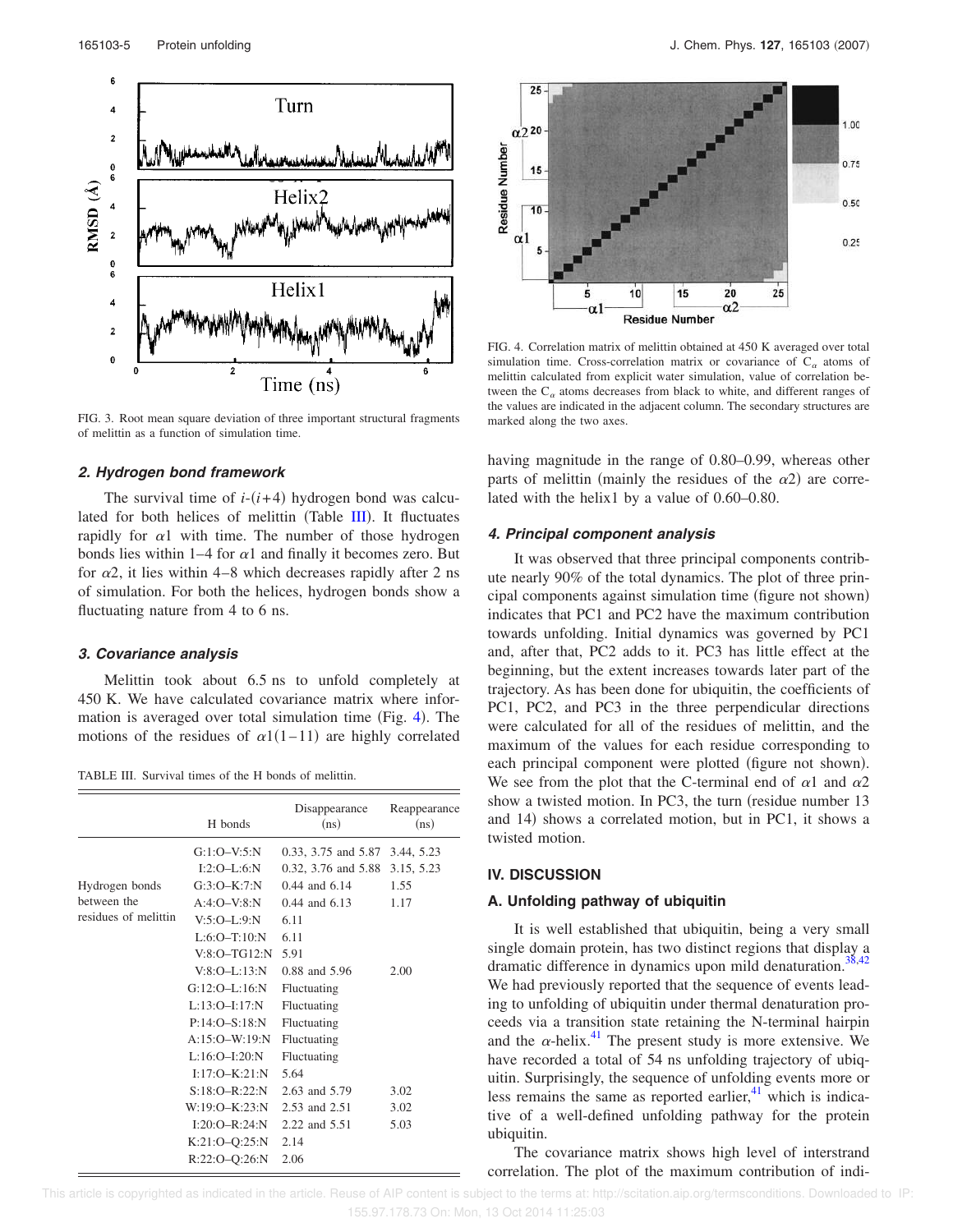vidual  $C_\alpha$  atoms to a particular principal component indicates that the local dynamics is highly anisotropic. The coefficients clearly show how local displacements of the main chain can give rise to global dynamics. This has been shown recently by Horner *et al.*<sup>42</sup> and by Chung *et al.*<sup>50</sup> using twodimensional IR spectroscopy and hydrogen exchange mass spectrometry, respectively. Both these experimental techniques have suggested C-terminal end to be more dynamic than the N-terminal end, and we report here the exact contacts that are lost during various points of the simulation. At the initial stages of the unfolding, PC1 and PC2 contribute significantly and one can see the uniform movement of the N-terminal segment while that of the C-terminal segment is anisotropic. Early opening of the  $\beta 3/\beta 4$  interface is also indicated in Table I, where all the hydrogen bonds connecting the two sheets disappear rapidly. Opening of the  $\beta 3/\beta 4$ interface is accompanied by the rupture of the  $\beta$ 3/ $\beta$ 5 interface. In PC2, the residues of C-terminal  $\beta$  sheets show movements in different directions leading to loss of contacts. This indicates that the thermal perturbation allows amplified configurational flexibility in the more weakly interacting strands  $\beta$ 3- $\beta$ 5, which is similar to the events reported by Chung *et al.*<sup>50</sup> Horner *et al.*<sup>42</sup> showed that in the "A" state  $Gly<sup>53</sup> - Gly<sup>76</sup>$  has the highest degree of structural disorder, while the segment  $Thr^9 - Glu^{18}$  shows the least. In PC1 and PC3, we indeed observe highly anisotropic movements in the C terminus, while the N-terminal segment moves in a concerted manner.

After opening of the C-terminal portion of the protein, dynamics move towards the N terminus. Initiation of denaturation of N-terminal part of the protein is demonstrated in PC3 and PC4. The most important feature of PC3 is the dynamics of the  $\alpha$ -helix. In PC1 and PC2, the helical residues show correlated motions, but the exception occurs at PC3. All the residues of the  $\alpha$ -helix fluctuate in different reference axes and in different directions, i.e., their movements are no longer isotropic. This leads to the partial unfolding of the  $\alpha$ -helix. But complete unfolding of  $\alpha$ -helix is not observed in the simulation which is supported by the presence of residual helical nature of the residues even at the end of the simulation. This is in agreement with the hydrogen exchange mass spectrometry analysis by Horner *et al.*<sup>42</sup> where a partial protection in  $Pro<sup>19</sup>-Gln<sup>34</sup>$  segment was observed that contains the  $\alpha$ -helix. The contribution of PC4 increases after 12 ns of simulation, showing large scale movement of almost the entire chain. In PC3, the  $\beta$ 1 and  $\beta$ 2 strands have maximum amplitude motion along the same axis but in opposite direction which gets reversed in PC4. This indicates that, though there is large amplitude motion in  $\beta$ 1 and  $\beta$ 2 residues, the hairpin structure is retained. The  $\beta$ 1/ $\beta$ 2 interface does not completely open up to a random coil structure due the three stable native hydrogen bonds one between I3-L15 and the other two between V5-I13.

"The rise in thermal energy in the solvent and protein allows increased configurational flexibility in the more weakly interacting and partially denatured strands III–V. In the second stage, the remaining hairpin involving the more stable strands I and II unfolds.<sup>550</sup> We also observe here that longer time scale is needed for N-terminal  $\beta$  hairpin and the



FIG. 5. Potential energy landscape of ubiquitin (three state)—threedimensional (3D) representation. At the bottom of the 3D diagram, motion of the Ubiquitin molecule in one of the three trajectories is projected as a function of RMSD and *R<sup>g</sup>* .

 $\alpha$ -helix to unfold, which is in good agreement with experimental data reported by Chung *et al.*<sup>50</sup> C-terminal segment of the protein exhibits faster motional character, while the N-terminal segment shows slow movements which supports the phenomenon presented by Horner *et al.*<sup>42</sup> Amazingly, irregular allocation of the backbone elasticity is observed in the non-native state of ubiquitin. This may be a significant structural characteristic.<sup>42,51</sup>

#### **B. Transition state ensemble of ubiquitin**

Pathways of protein folding can be described by freeenergy diagrams. Usually, fraction of native contacts and radius of gyration are chosen as reaction coordinates. In the present case, the potential energy of the protein at different points of simulation is plotted (as discussed in Sec. II) as a function of RMSD and radius of gyration  $(R_g)$ , both of which are loosely defined folding reaction coordinates (Fig. 5). Here, we have three basins of importance—native (N), intermediate (A), and unfolded (U)—in this potential energy surface. N state is represented by a sharp potential well; A state is represented by a comparatively diffused and higher-energy local minimum; whereas the U state cooperatively defines all the other conformations, i.e., a collection of several microstates. There is a striking similarity between Fig. 5 and the free-energy surface obtained by Qin *et al.*<sup>40</sup> and Horner *et al.*<sup>42</sup> It is seen from the plot that the reverse activation energy from U state to A state is negligible (almost nonexistent). As a result, the possibility of having a particle in the U state is very small as all tend to go to the lower-energy A state which is almost identical to the conclusions drawn by Horner. $42$  The unfolding of ubiquitin or the reverse process will then be essentially a three-state (i.e., native  $\rightarrow$  intermediate  $\rightarrow$  unfolded) one. The transition state ensemble of the protein has two different ranges of  $R<sub>g</sub>$  values one from 12 to 13 Å and the other from 13 to 14 Å (obtained from the distribution curve of the population of states in different ranges of  $R_g$ ). These correspond to two types of conformations—one with almost native-like character having four beta sheets along with a partially denatured  $\beta$ 3/ $\beta$ 4 hairpin and  $\alpha$ -helix, while the other consists of a partially unfolded  $\beta$ 1/ $\beta$ 2 hairpin and some residual helical nature in  $\alpha$ -helix. All the above findings closely resemble the structures reported using  $\varphi$ ,  $\psi$  analysis by Sosnick *et al.*<sup>52</sup> The  $\Delta E$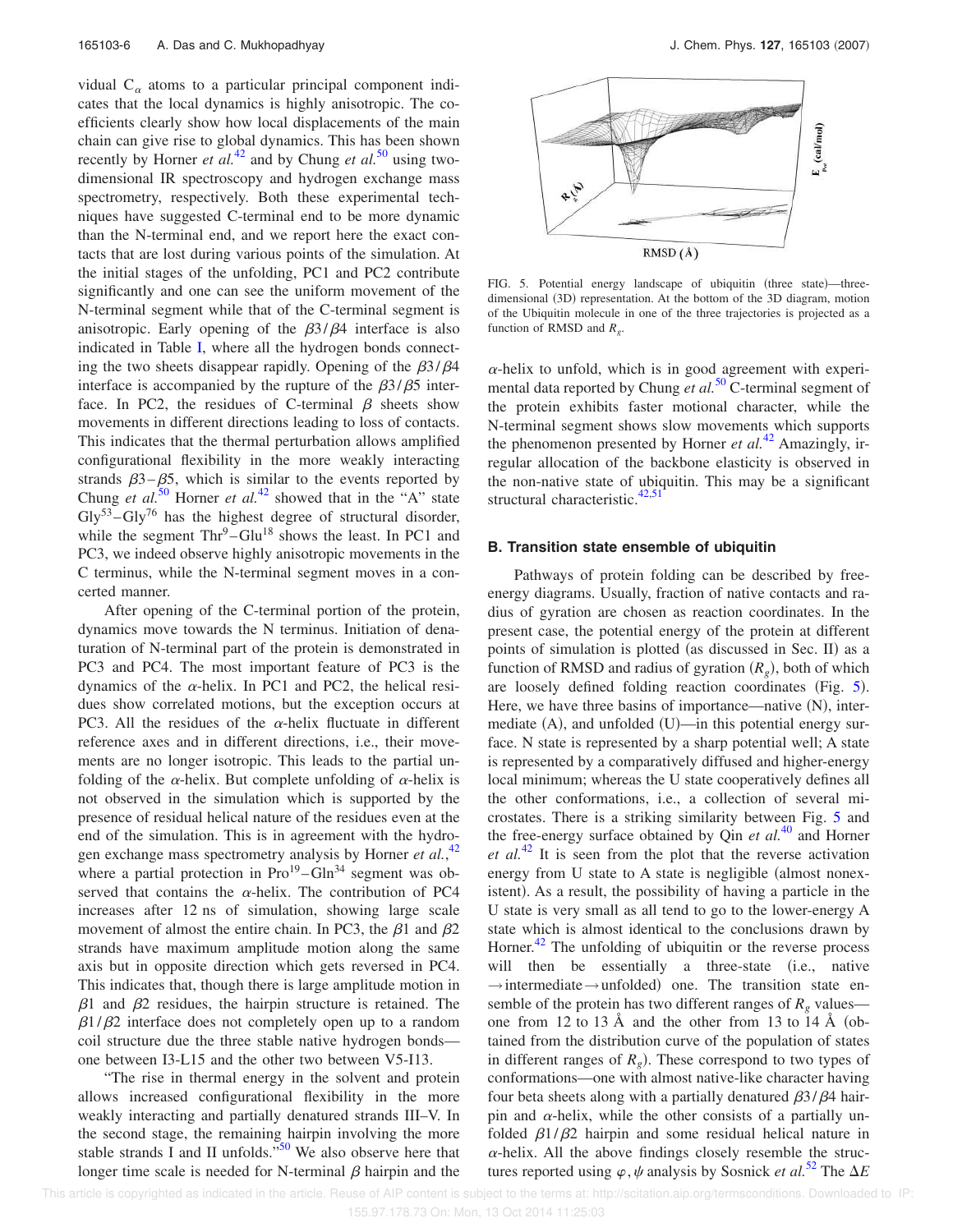

FIG. 6. Potential energy landscape of melittin (multistate)—threedimensional representation.

between N and A states, obtained from Fig. 5 is 36.42 kJ/mol, which is very close to the value  $(35.00 \text{ kJ/mol})$  suggested by Qin *et al.*,<sup>40</sup> from their experimental observations.

#### **C. Unfolding pathway of melittin**

Two helices in melittin are different in order of their stability as well as functions. The residues K7, V8, L9, and T10 of  $\alpha$ 1 first participate in unfolding via a twisted motion which is observed in PC1. The dynamics then moves to the N terminus of  $\alpha$ 1 and the same kind of twisted motion is observed in G3, A4, and V5 indicated in PC2. This kind of motion drives the helical residues away from each other and the hydrogen bond framework of  $\alpha$ 1 starts to break down. Residues of  $\alpha$ 1 are only weakly correlated with the residues of  $\alpha$ 2 (Fig. 4). As a result, the two helices unfold rather independently. Thermal perturbation is carried to  $\alpha$ 2 through the interhelix turn, mainly by L13 and P14, due to the twisted movement of these residues indicated in PC1. Initiation of unfolding in  $\alpha$ 2 occurs at K21, R22, and R24. After 4 ns, the high correlated movement of the residues of  $\alpha$ 2 breaks the rigid H-bond framework of the helical structure (Table III). Then the residual helical nature of  $\alpha$ 1 vanishes evident from PC3 which exhibits twisted motion at those residues) and melittin unfolds to a complete random coil structure. So, unfolding of the turn triggers the opening of  $\alpha$ 2. During the unfolding pathway, melittin undergoes a series of fluctuations. A particular part of the peptide, which loses initially the secondary structural features, may suddenly gain it at any position of the process as is observed for  $\alpha$ 1.

#### **D. Transition state ensemble of melittin**

The same procedure is applied for melittin as done before for ubiquitin. The potential energy of the peptide is plotted as a function of RMSD and  $R<sub>g</sub>$  (Fig. 6). Though melittin is a small peptide, its potential energy diagram is far more complex than ubiquitin. Unlike ubiquitin, unfolding of melittin or the reverse process is not a three-state one. More than

one diffused low energy potential wells are observed both at low and high RMSD and *R<sup>g</sup>* values, indicating higher degrees of heterogeneity compared to ubiquitin. Consequently, the transition state ensemble has no fixed conformation. The transition state conformations have wide range of  $R_g$ values—one from 9 to 10 Å, one from 10 to 11 Å, and the other from 11 to 12 Å. The  $\Delta E$  between the native and lowest energy intermediate is 0.27 kJ/mol and the  $\Delta E$  between from the lowest energy intermediate and unfolded state is 9.28 kJ/mol (Fig. 6).

#### **V. CONCLUSIONS**

We report here a method to describe the extent of movement of individual residues of a protein/peptide along the unfolding pathway. Calculation of coefficient of principal component can enable us to identify individual contribution behind various dynamical phenomena in a molecule. We have identified here the importance of dynamic correlations among the residues of a protein or peptide during unfolding from its native or bioactive structure to a random structure having small or no similarity with the native organization. Our work reveals both the direction and amplitude of motion of a particular residue in the unfolding pathway which is a completely new outcome of PCA. The potential energy mapping is validated by the experimental evidence of ubiquitin using mass spectroscopy. $42$  Unfolding sequence of ubiquitin is different in the simulation trajectories from that obtained from mechanical perturbation,  $53-55$  but resembles strongly with experimental observations.<sup>50</sup> From the potential energy diagram, we can suggest that protein folding may be a twostate, three-state, or multi-state process, but that does not necessarily depend on the dimension and structural diversity of the protein or peptide. Ubiquitin, being a 76-residue globular protein with different types of secondary structural elements follow three-state process; whereas, for melittin with two helices, helix-coil transition takes place via a complex multistate process. The advantage of the present method is that the adopted procedures describe the process satisfactorily and enable us to have the complete detailing of the process irrespective of the pathway adopted. In both cases, the early stages of unfolding involved loss of long-range hydrogen bonds connecting residues which are part of different secondary structures/loop regions. They are the "soft" or "weak" spots of a protein structure that are likely to form at the later stages of folding. Identification of these kinds of contacts in a protein structure and replacing them with more stable contacts such as disulphide linkage or salt bridge might enhance the stability of a protein.

#### **ACKNOWLEDGMENTS**

We thank Department of Chemistry, University of Calcutta for the computational facility. One of the authors (A.D.) is thankful to CSIR, India for the financial support through CSIR-NET.

- <sup>1</sup>P. S. Kim and R. L. Baldwin, Annu. Rev. Biochem.  $51$ , 459 (1982).
- <sup>2</sup> F. X. Schmid, Biochemistry **22**, 4690 (1983).
- ${}^{3}$ C. R. Matthews, Annu. Rev. Biochem. **62**, 653 (1993).
- <sup>4</sup>B. D. Bursulaya and C. L. Brooks III, J. Am. Chem. Soc. **121**, 9947